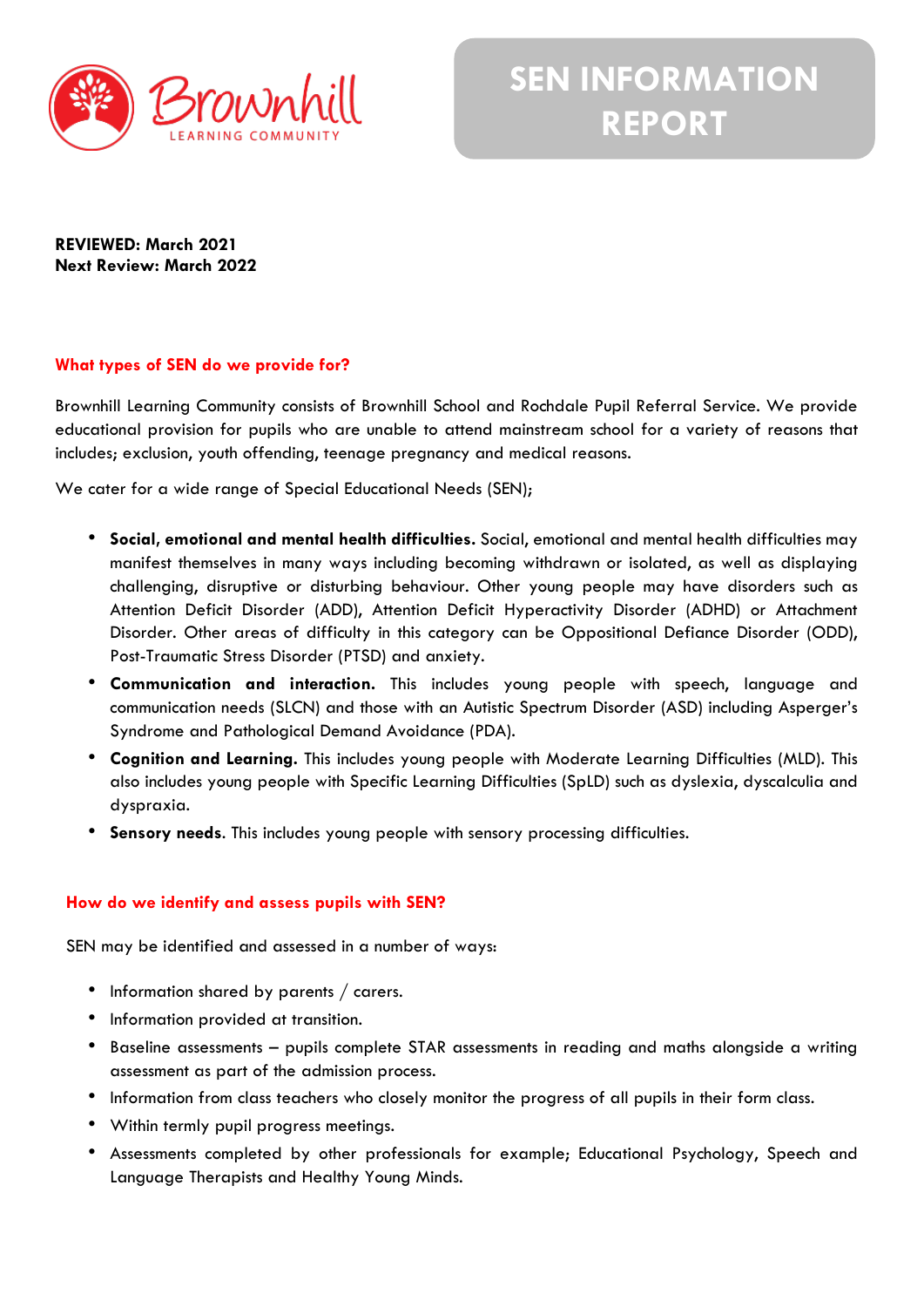All pupils are assessed using the following methods:

- Teacher assessments for each curriculum area.
- Writing bands to assess extended pieces of writing.
- STAR assessments in reading and maths (completed at the start and end of each academic year).
- EBD scales which measure progress in emotional behaviour, learning behaviour and conduct behaviour.
- RAGs which measure the individual pupil's ability to engage with learning and behave appropriately on a lesson by lesson basis.

The BLC assesses every pupil on entry to the school in terms of current skills and level of attainment. There will then be ongoing monitoring of progress both educationally and in terms of their individual SEN. This will then identify young people making less than expected progress given their age and individual circumstances.

This is progress which:

- Is significantly lower than that of their peers starting from the same baseline.
- Fails to match or better the child's previous rate of progress.
- Fails to close the attainment gap between the child and their peers.
- Widens the attainment gap.

Our school SENCO's are Catherine Holden-King and Raheema Khan who can be contacted on 0300 303 8384, option 1.

## **How do we consult parents of pupils with SEN and involve them in their child's education?**

Communication between home and school is considered to be essential and we are committed to working in partnership with parents and carers.

We will:

- Have regard to the views, wishes and feelings of parents.
- Provide parents with the information and support necessary to enable full participation in decision making.
- Support parents in order to facilitate the development of their child to help them achieve the best possible educational and other outcomes, preparing them effectively for adulthood.
- Meet with the parents of young people at least three times each year.
- Provide an annual report for parents on their child's progress.
- Review the young person's EHC Plan on a yearly basis.

In addition, staff contact parents and carers on a regular basis via telephone to discuss each young person's progress. Parents and carers are also encouraged to contact school at any time to discuss their child's education. Informal meetings between school staff and parents take place regularly. Home visits are conducted where appropriate.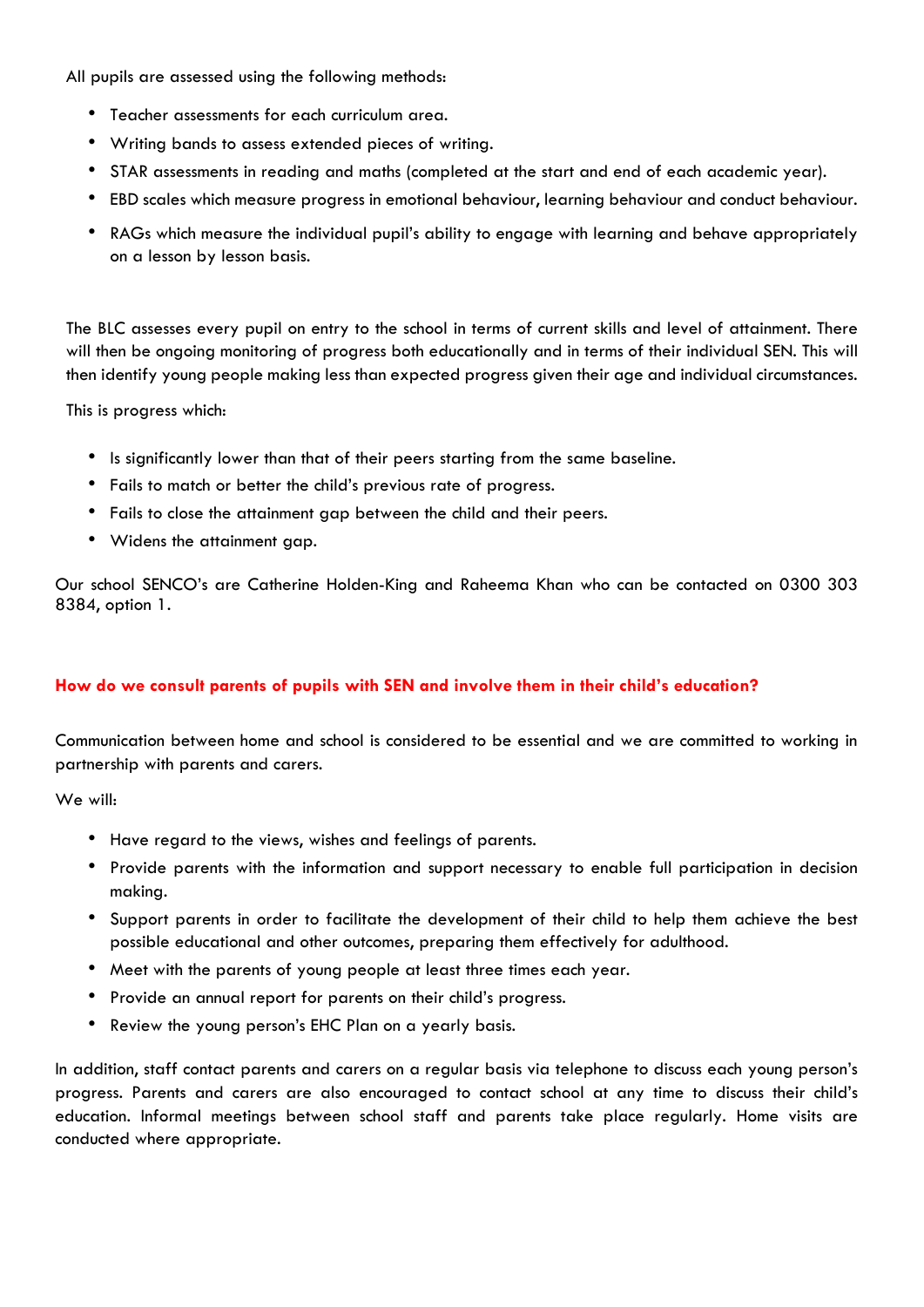## **How do we consult with pupils with SEN and involve them in their education?**

We are committed to involving young people with SEN in decisions about their learning. We will:

- Have regard to the views, wishes and feelings of young people.
- Provide young people with the information and support necessary to enable full participation in decision making**.**
- Support young people with their development and help them achieve the best possible educational and other outcomes, preparing them effectively for adulthood.
- Involve young people in reviewing their own progress on a termly basis.
- Involve young people in their annual EHCP review.
- Collect pupil voice on a half termly basis either through questionnaires or in-depth discussions.

### **How do we assess and review pupils' progress towards their outcomes and work with parents and young people as part of this assessment and review?**

Many pupils who attend Brownhill Learning Community come to us with an Education, Health and Childcare Plan (EHCP). EHC plans are used to actively monitor young people's progress towards their outcomes and longer term aspirations. They will be reviewed as a minimum every 12 months. Reviews will be undertaken in partnership with the young person and their parents, and will take account of their views, wishes and feelings. The review will focus on the young person's progress towards achieving the outcomes specified in the EHC plan. The review will also consider whether these outcomes and supporting targets remain appropriate. Parents, a school representative, a Local Authority SEN officer, a health service representative and a Local Authority social care representative will be invited to the review meeting as appropriate.

Before the meeting we will:

- Give notice to all parties at least two weeks before the meeting and seek advice and information about the young person.
- Send out any advice or information gathered to all those invited at least two weeks before the meeting.

Additionally, the following are used to measure pupils' progress towards outcomes:

- Teacher assessments are completed for each curriculum area per topic.
- Writing bands to assess extended pieces of writing are completed every term.
- STAR assessments are completed at the start and end of each academic year.
- EBD scales are recorded on a half termly basis.
- RAGs are recorded daily on a lesson by lesson basis.
- Pupil progress meetings take place every term.

The BLC records evidence of pupil progress with a focus on outcomes and a rigorous approach to the monitoring and evaluation of any SEN support provided. Progress information is provided to parents and carers in the form of a written report every term.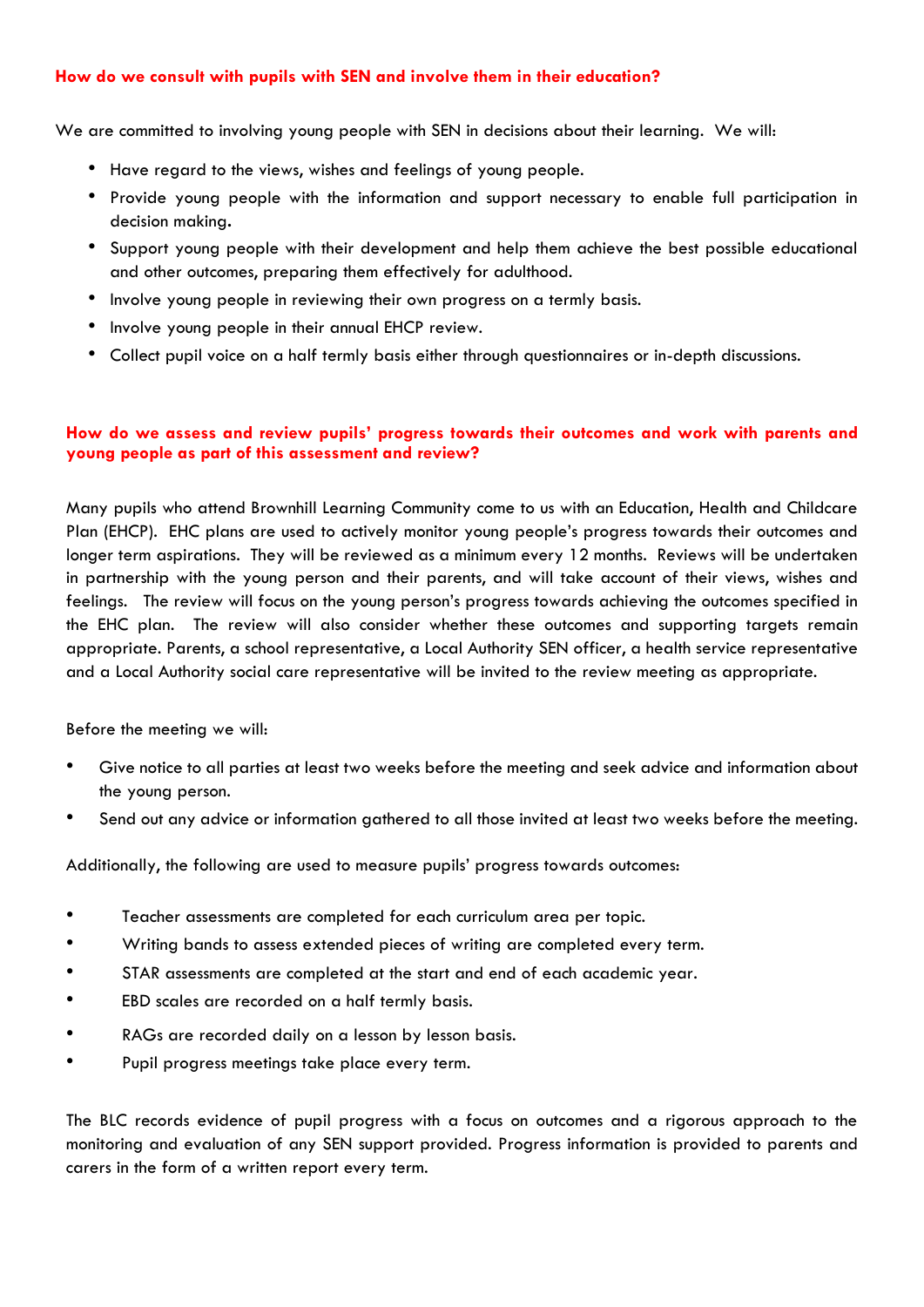### **How do we support pupils moving between phases of education and in preparing for adulthood?**

Pupils attending Brownhill Learning Community may join the school at any point in the academic year. Transition is considered to be a time that needs very careful management for pupils with SEND or other difficulties. All parents / carers and young people are invited to visit the school. They are encouraged to look around the building and facilities and to ask questions.

Bespoke transition programmes are put in place for pupils transitioning into year 7. This includes;

- Meetings with the feeder schools, parents and pupils.
- Visits and observations within the feeder schools.
- Transition visits enabling pupils to become familiar with the school, its staff and its students.

A similar programme is also in place for pupils returning to a mainstream setting from Brownhill Learning Community.

Brownhill Learning Community works closely with colleges and post-sixteen providers to ensure pupils have a smooth transition to these settings. Positive Steps work with all students with an EHCP and other students with special educational needs to support college applications, careers advice and transition as necessary. Pupils also receive support and advice from the school's Progression Officer. For pupils with EHC plans, reviews from Year 9 will include a focus on preparing for adulthood and we will cooperate with the Local Authority to support the development of a post -16 study programme tailored to their needs.

# **What is our approach to teaching pupils with SEN? How do we adapt the curriculum and learning environment for pupils with SEN?**

Our approach to teaching pupils with SEN is to provide a nurturing environment which focuses on developing positive relationships with each individual pupil. Pupils are taught in small classes with a high staff to pupil ratio. Pupils are grouped according to age, ability and need. All pupils have access to a key person who can support them academically, socially and emotionally.

All pupils have access to a broad, balanced and differentiated curriculum. Timetables include the following subjects; English, Maths, Science, PSHE, IT, Humanities, Art, PE and Cooking. Lessons are planned to address potential areas of difficulty and to remove barriers to pupil achievement. Pupils also participate in the school's Social and Communication curriculum which aims to develop social skills and communication skills. Pupils complete activities both on and off-site in small groups. Our youth team also works with pupils on an individual and small group basis delivering activities such as bush craft, gardening, design technology and sport.

We have high expectations of each individual young person whatever their prior attainment. We use assessment to set targets which are deliberately ambitious. Pupils in Key Stage 4 undertake a range of examinations and accreditations. This includes vocational courses which are delivered both on site and also by external providers.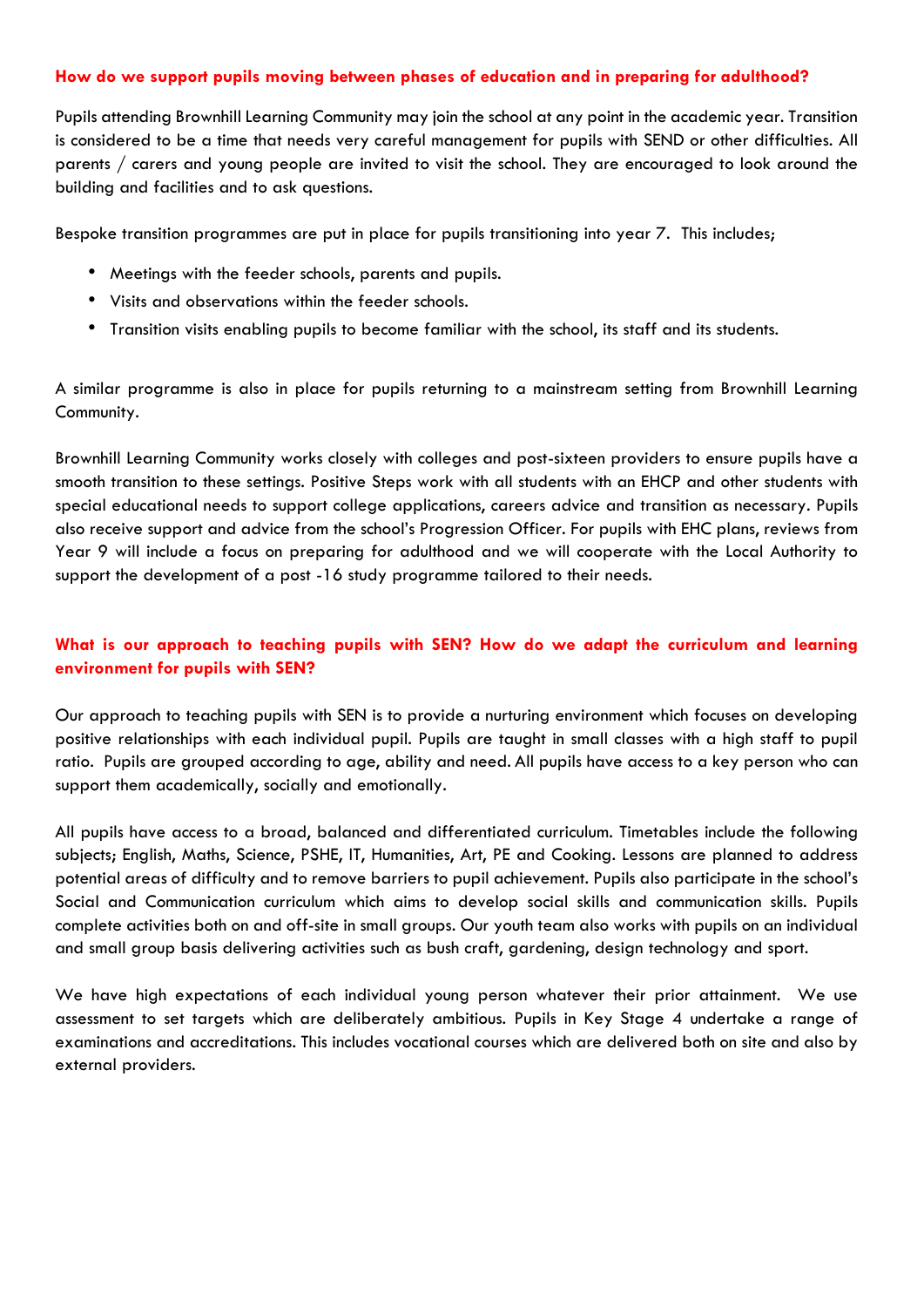### **What expertise and training do our staff have to support pupils with SEN?**

All staff are experienced and trained in a comprehensive range of Special Education Needs. Training is delivered through a rolling programme of INSET delivered throughout the academic year and involving external professionals where appropriate. All staff have access to the SEN reference base on the school's intranet.

We regularly and carefully review the quality of teaching for all pupils, including those at risk of underachievement. This includes identifying particular patterns of need in the school and, where necessary, improving teachers' understanding of strategies to identify and support vulnerable pupils and their knowledge of the SEN most frequently encountered. Where interventions are required, we ensure staff have sufficient skills and knowledge to deliver the intervention effectively.

### **How do we evaluate the effectiveness of SEN provision?**

The assessment, monitoring and review of each pupil's progress takes place throughout the school year. This is done through termly pupil progress meetings, EHCP reviews and informal meetings. Data is collected throughout the school year. This is regularly analysed by form teachers, course leaders, the SENCO and senior management and shared with parents / carers in termly written reports. Parents and pupils are included in these assessment processes as much as possible.

The quality of teaching for pupils with SEN, and the progress made by pupils, is a core part of the school's performance management arrangements and is closely monitored through lesson observations, learning walks, work scrutiny and pupil voice.

The School Improvement Plan includes targets relating to SEN. These are regularly evaluated and give clear strategic direction, considering how effective current provision is and where it can be improved.

#### **How do we enable pupils with SEN to engage in activities with other pupils who do not have SEN?**

- All pupils are offered a broad and balanced curriculum. Within lessons, participation of all pupils is encouraged and regular opportunities to develop team working and social skills are integrated throughout the school day.
- School trips and extra-curricular activities are offered to all students. Additional support can be put in place to ensure that needs are met and all pupils are able to participate.
- The school's youth team work with groups of pupils, enabling those with SEN to participate in activities alongside pupils who do not have SEN.
- Pupils with SEN take part in vocational courses (both on and off-site) with pupils who do not have SEN.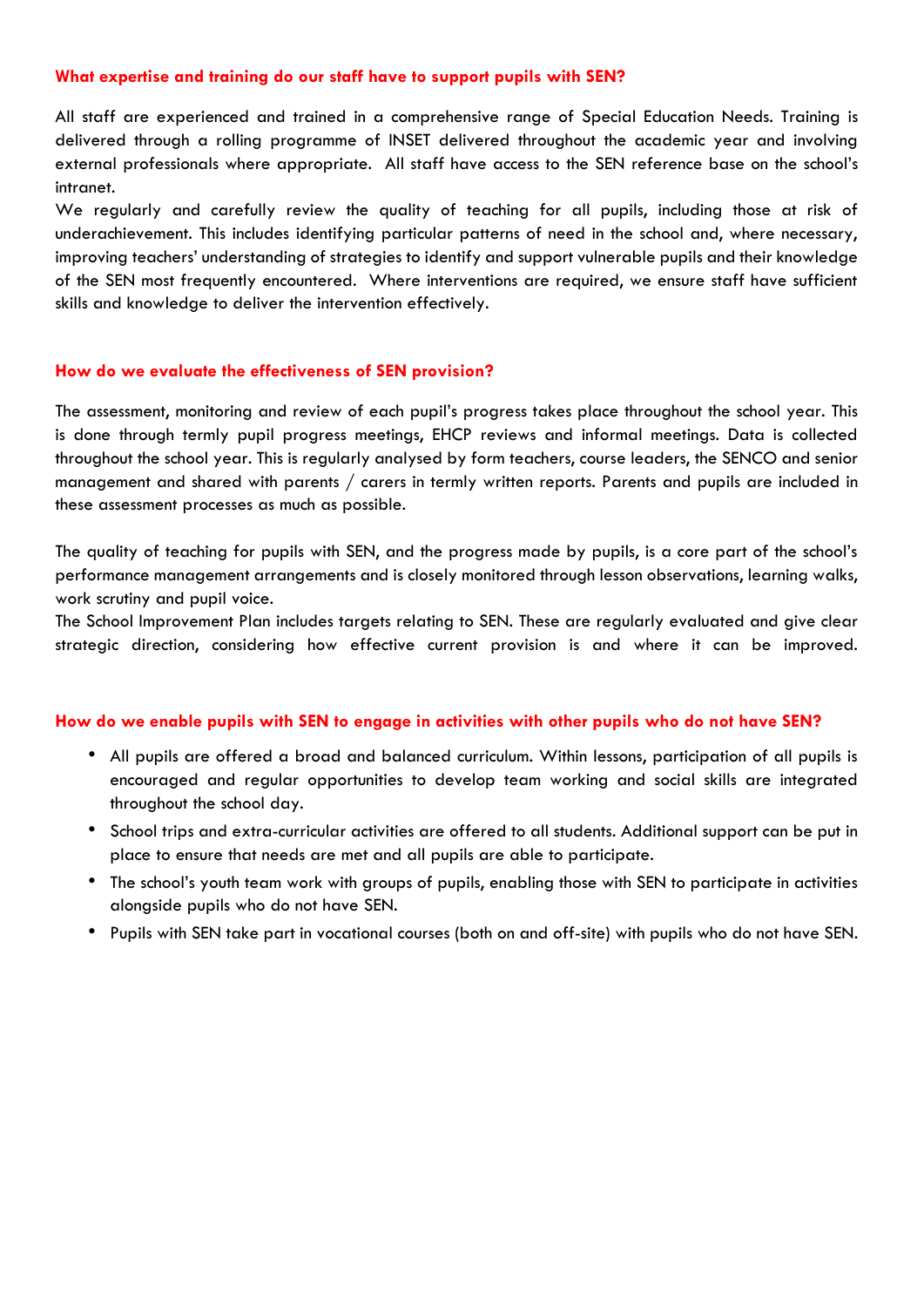### **How do we support pupils with SEN to improve their emotional and social development?**

- Emotional and social development is supported throughout the curriculum, specifically in PSHE and Social and Communication lessons.
- Pupils' key adults (usually their form teacher and teaching assistant) provide pastoral care and support pupils with their emotional and social development on an individual basis and also within a small group through form activities.
- Staff have been trained to use strategies such as emotion coaching, social stories and comic strip conversations to aide pupils with their emotional and social development.
- Nurture groups are used to support pupils where appropriate.
- Pupils' emotional and social development is assessed on a half termly basis through the completion of EBD scales.
- The school's welfare team plays a pivotal role in the development of pupils' social and emotional skills. This team work with our families to provide advice and support. Two school counsellors are available to pupils and can complete interventions such as Lego therapy and Art therapy. The youth team work with pupils on an individual and small group basis. The aims of these sessions are to improve selfesteem and confidence as well as creating opportunities for social interaction with adults and peers.

# **How do we involve other organisations in meeting the needs of pupils with SEN and supporting their families?**

Young people who attend the BLC may have a history of difficulties in a mainstream setting or may have already had input from external professionals. Staff are alert to identifying areas of need which may require assessment from specialists. The BLC has a close working relationship with all external services including; Healthy Young Minds, Occupational Therapy, Speech and Language Therapy and Educational Psychologists.

These professionals come into school regularly and work alongside staff to implement strategies to meet pupils' needs. We work with parents and agencies to consider a range of evidence-based and effective teaching approaches, appropriate equipment and interventions to support the child/young person's progress. Together, we agree the needs of the child, responsibilities and the outcomes to be achieved through the support, including a date by which it is reviewed.

We will always involve a specialist where a young person makes little or no progress over a sustained period of time or where they continue to work at levels substantially below those of pupils at a similar age despite evidence-based SEN support delivered by appropriately trained staff. Parents are always involved in any decision to involve specialists. We may involve specialists at any point to support with early identification of SEN and effective support and interventions.

## **How do we include arrangements for young people who are looked after by the local authority and have SEN?**

Each pupil who is a Looked After Child (LAC) will have a Personal Education Plan (PEP) and additional funding will be linked to this in order to support them at school. The designated teacher, alongside the welfare team, works closely with the pupil, parents and carers, social services, virtual school and other relevant agencies to identify how best to use the funding to support the pupil and enhance learning.

Where a child is looked after by the Local Authority, we will endeavour to synchronise EHC plan reviews with social care reviews.